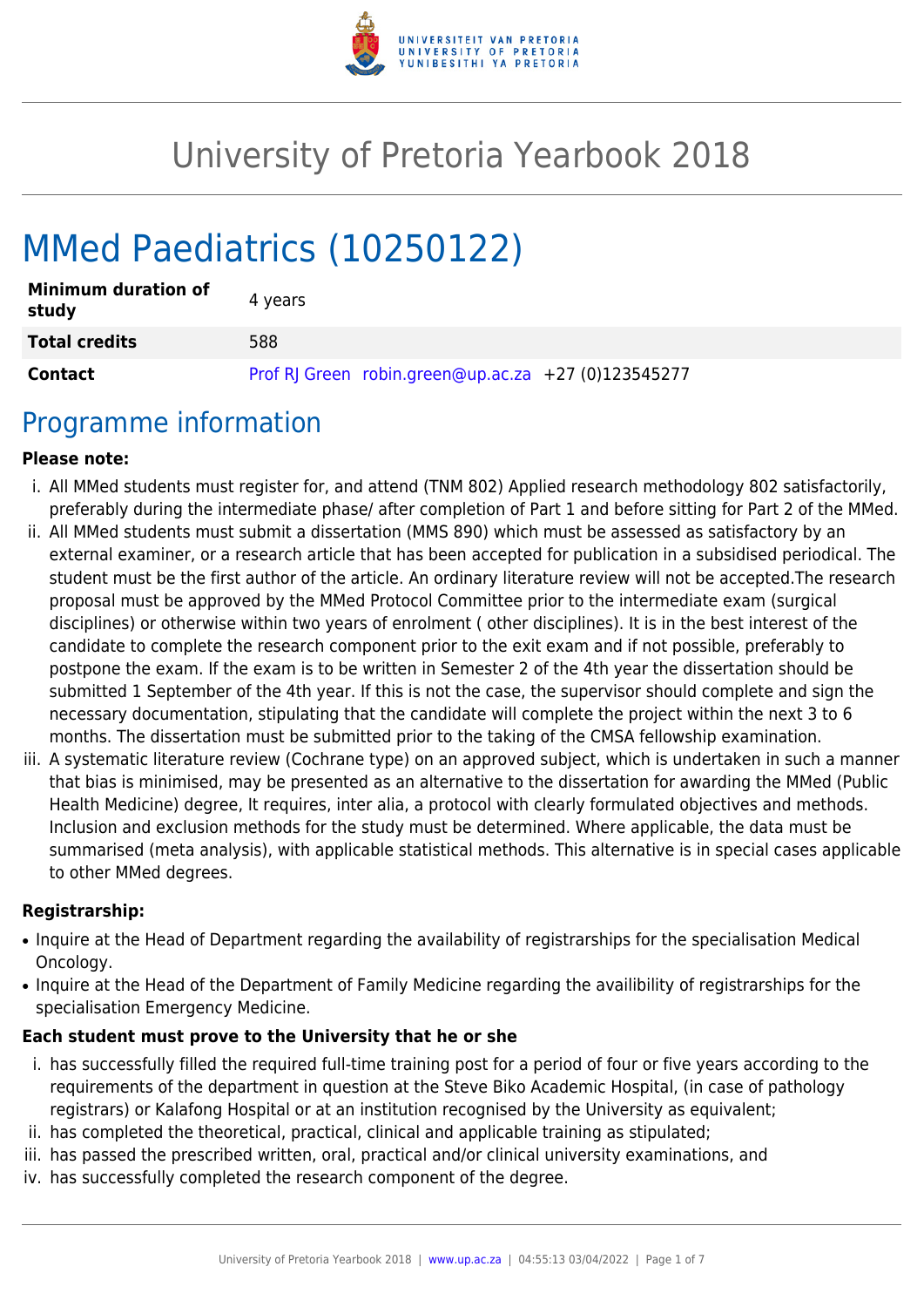

# Admission requirements

A prospective student for the MMed degree programme must be in possession of the MBChB degree of this University or a qualification deemed by the University to be equivalent to the MBChB degree for at least two years. In addition such a student must be registered as a physician with the Health Professions Council of South Africa for at least one year.

International students must have qualifications verified by SAQA. Contact department before applying for government positions. Contact department before application.

# Other programme-specific information

A student may be expempted from writing the final Professional Theoretical and Clinical Examination if he/she has passed the Final Fellowship Examination of the College of Paediatricians of South Africa [FC Paed (SA)] within the previous two years.

**"Major subject"** refers to the recognised field of study in Medicine in which the student specialises. The study of the major subject extends over four or five years, as prescribed by the department in question.

# Examinations and pass requirements

- i. The sequence of the examinations in the prerequisite subjects will be determined by the head of the department under which the major subject falls.
- ii. The nature, duration and time of the examinations in the prerequisite subjects are determined in cooperation with the heads of the departments under which the prerequisite subjects fall – with the proviso that, except in cases where stipulated otherwise, the examinations in the prerequisite subjects may be held at any time prior to or concurrently with the major subject. The examinations in the major subjects are held as follows:
- iii. In the case of four-year programmes: not before the end of the third year.
- iv. In the case of five-year programmes: not before the end of the fourth year.
- v. A minimum final mark of 50% is required by all departments to pass in a subject and in the clinical section of the examination, a subminimum of 50%. General Regulations apply.
- vi. A student is not admitted to the examination in a prerequisite subject (second examinations excluded) more than twice, nor is he or she admitted to the examination in the major subject more than twice.

**Note**: Certificates of satisfactory preparation and progress are required in respect of the fourth year of four-year programmes in which an examination is held at the end of the third year.

#### **Second examinations**

Second examinations for MMed students will only be held after at least six months have elapsed since the conclusion of the examination in which the student had failed.

#### **Rules governing the writing of the examinations of the College of Medicine of South Africa [CMSA]**

i. Only candidates who have met all requirements for the MMed degree except for the major subject (final examination), i.e. passed all prerequisite subjects (the latter to be interchangeable; can be passed either at the University or as primary and intermediary examinations at the College of Medicine of South Africa [CMSA], completed all practical, clinical and applicable training of four or five years as prescribed by the relevant academic department (continuous evaluation of the candidate, in an approved registrar post, by the Head of department of the candidate); and completed the required research component for the degree in accordance with the Faculty Yearbook regulations, i.e. Applied research methodology 800 (TNM 800) and the dissertation (MMS 800) or an article (not an ordinary literature review) that has been accepted for publication in a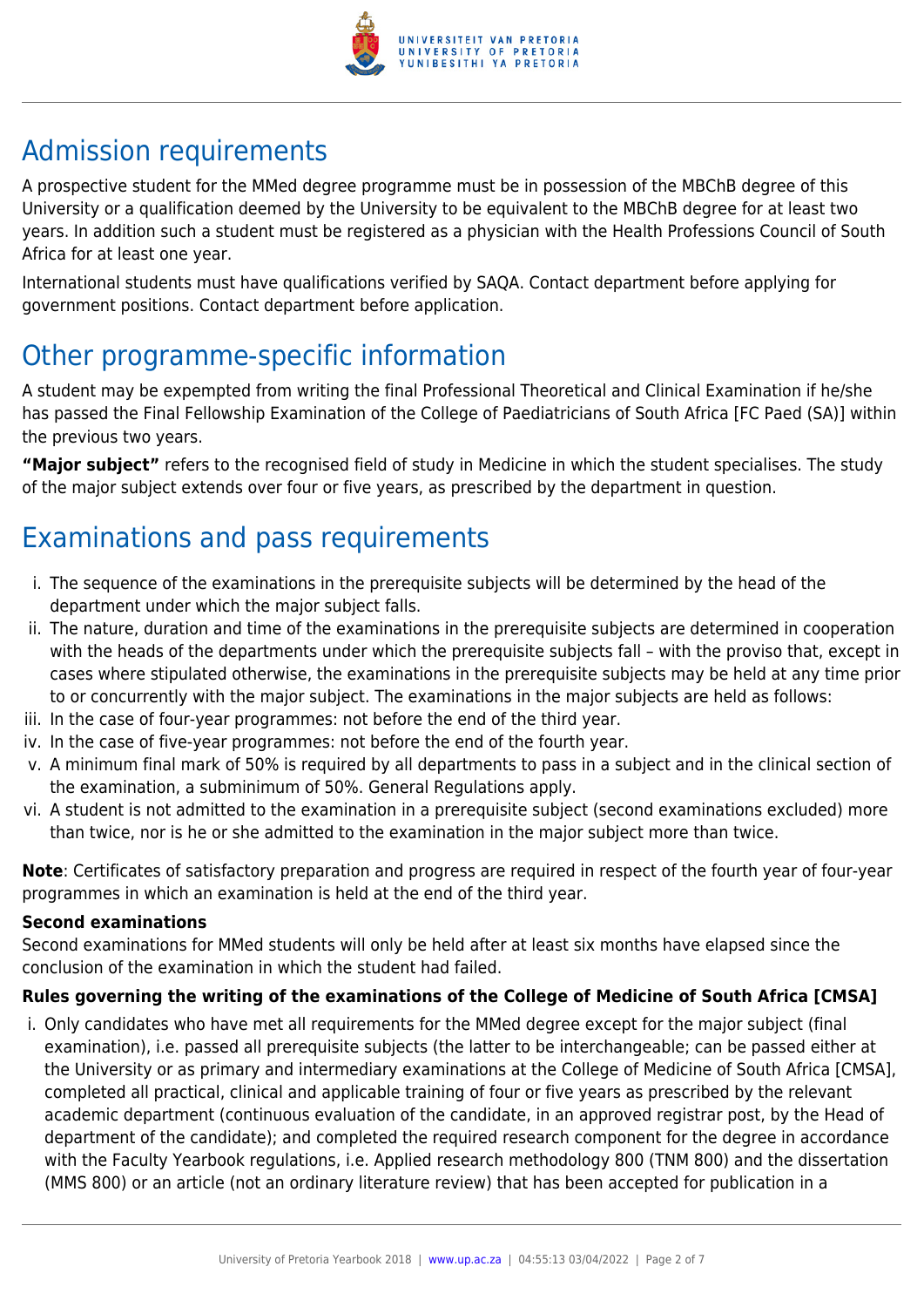

subsidised periodical, will be allowed to write the college examination (exit examination), after which they will obtain both the CMSA fellowship and the MMed as specialist qualifications.

ii. The rules have been effective as from 1 January 2011. As a transitional measure, cases will be considered on an individual basis where necessary.

## Exemption

#### **Exemption**

- i. The Faculty Board may grant partial exemption from the training and work mentioned under par. (b) and (c)(i) and (ii) above on the grounds of comparable training and experience completed in another post or at another recognised institution – with the proviso that exemption from a maximum period of 18 months may be granted with regard to four-year and five-year programmes.
- ii. Exemption from a maximum of three years may be granted by the Department of Medical Oncology for the MMed in Medical Oncology [MMed(MedOnc)] on the grounds of the MMed(Int) or MMed(Paed) degree of this University, or experience recognised by the University as equivalent.
- iii. Specific prerequisite subjects must be passed within 24 months after commencement of the programme.

### Pass with distinction

The degree is conferred at the end of the prescribed training period (i.e. three, four or five years, respectively). The degree is conferred with distinction on a student who has obtained a final mark of at least 75% in his or her major subject.

### General information

#### **Registrars**

Departments expect registrars to participate increasingly in the examining and treatment of patients in the hospital, both in-patients and out-patients, as well as performing and interpreting tests in the laboratory (where applicable); initially under supervision and later increasingly at their own responsibility. Lectures/symposia with closely related departments are organised, as well as discussions of literature, etc.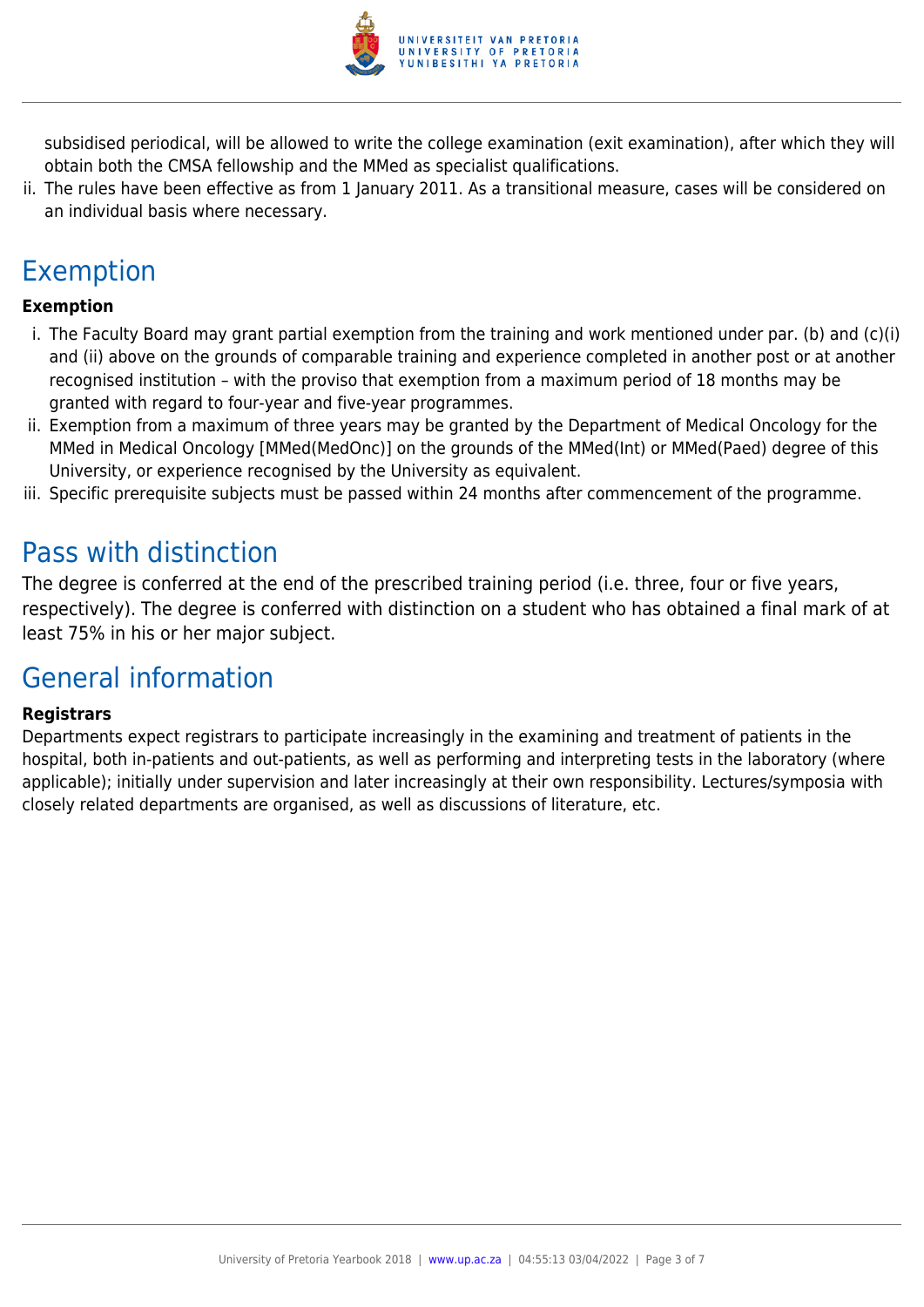

## Curriculum: Year 1

#### **Minimum credits: 588**

### **Core modules**

[Anatomy 805](https://www.up.ac.za/faculty-of-education/yearbooks/2018/modules/view/ANA 805) (ANA 805) - Credits: 36.00 [Physiology 801](https://www.up.ac.za/faculty-of-education/yearbooks/2018/modules/view/FSG 801) (FSG 801) - Credits: 36.00 [Paediatrics 800](https://www.up.ac.za/faculty-of-education/yearbooks/2018/modules/view/KGE 800) (KGE 800) - Credits: 300.00 [Dissertation 890](https://www.up.ac.za/faculty-of-education/yearbooks/2018/modules/view/MMS 890) (MMS 890) - Credits: 180.00 [Pathology 802](https://www.up.ac.za/faculty-of-education/yearbooks/2018/modules/view/PAG 802) (PAG 802) - Credits: 36.00 [Applied research methodology 802](https://www.up.ac.za/faculty-of-education/yearbooks/2018/modules/view/TNM 802) (TNM 802) - Credits: 0.00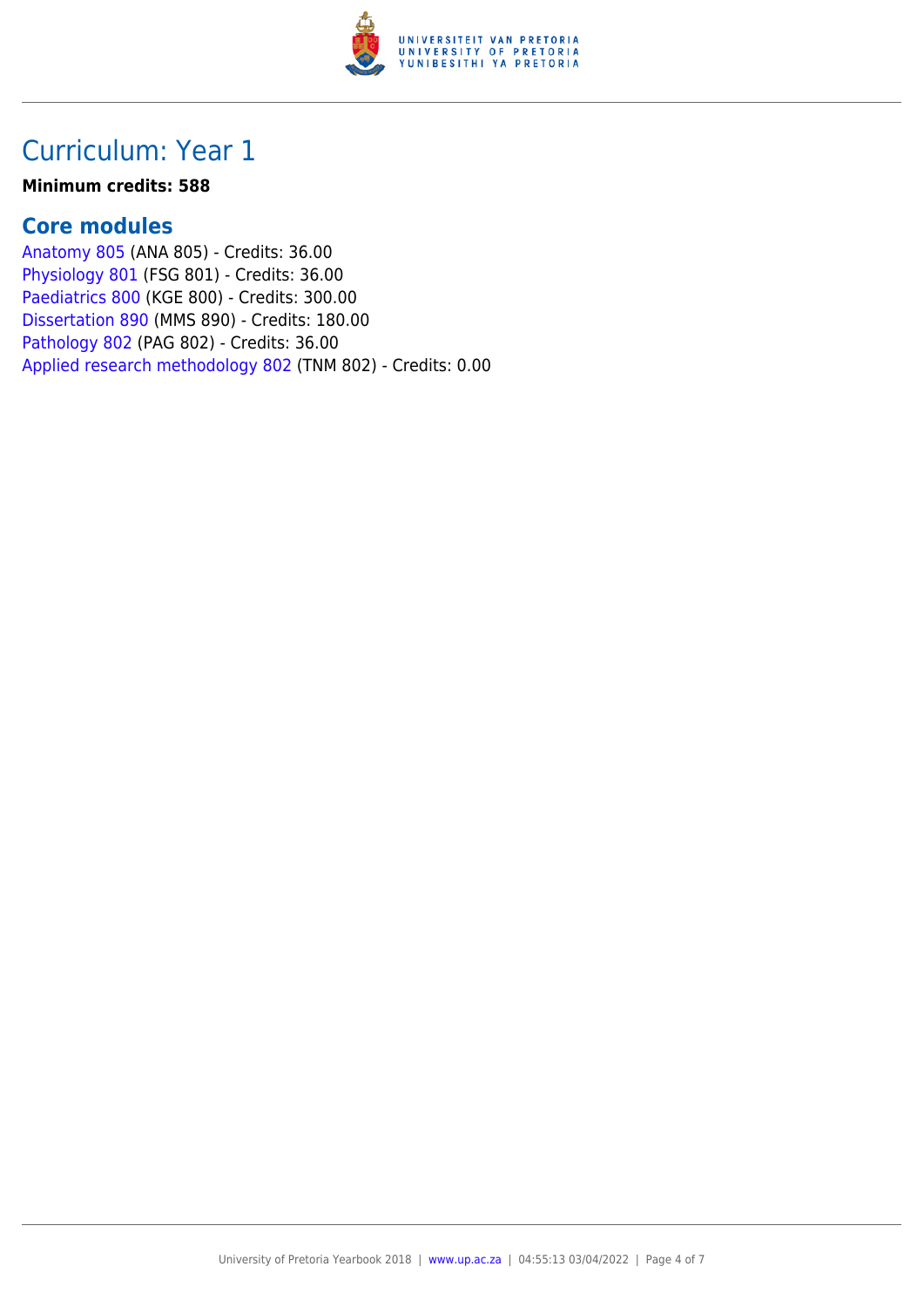

## Curriculum: Year 2

#### **Minimum credits: 588**

### **Core modules**

[Anatomy 805](https://www.up.ac.za/faculty-of-education/yearbooks/2018/modules/view/ANA 805) (ANA 805) - Credits: 36.00 [Physiology 801](https://www.up.ac.za/faculty-of-education/yearbooks/2018/modules/view/FSG 801) (FSG 801) - Credits: 36.00 [Paediatrics 800](https://www.up.ac.za/faculty-of-education/yearbooks/2018/modules/view/KGE 800) (KGE 800) - Credits: 300.00 [Dissertation 890](https://www.up.ac.za/faculty-of-education/yearbooks/2018/modules/view/MMS 890) (MMS 890) - Credits: 180.00 [Pathology 802](https://www.up.ac.za/faculty-of-education/yearbooks/2018/modules/view/PAG 802) (PAG 802) - Credits: 36.00 [Applied research methodology 802](https://www.up.ac.za/faculty-of-education/yearbooks/2018/modules/view/TNM 802) (TNM 802) - Credits: 0.00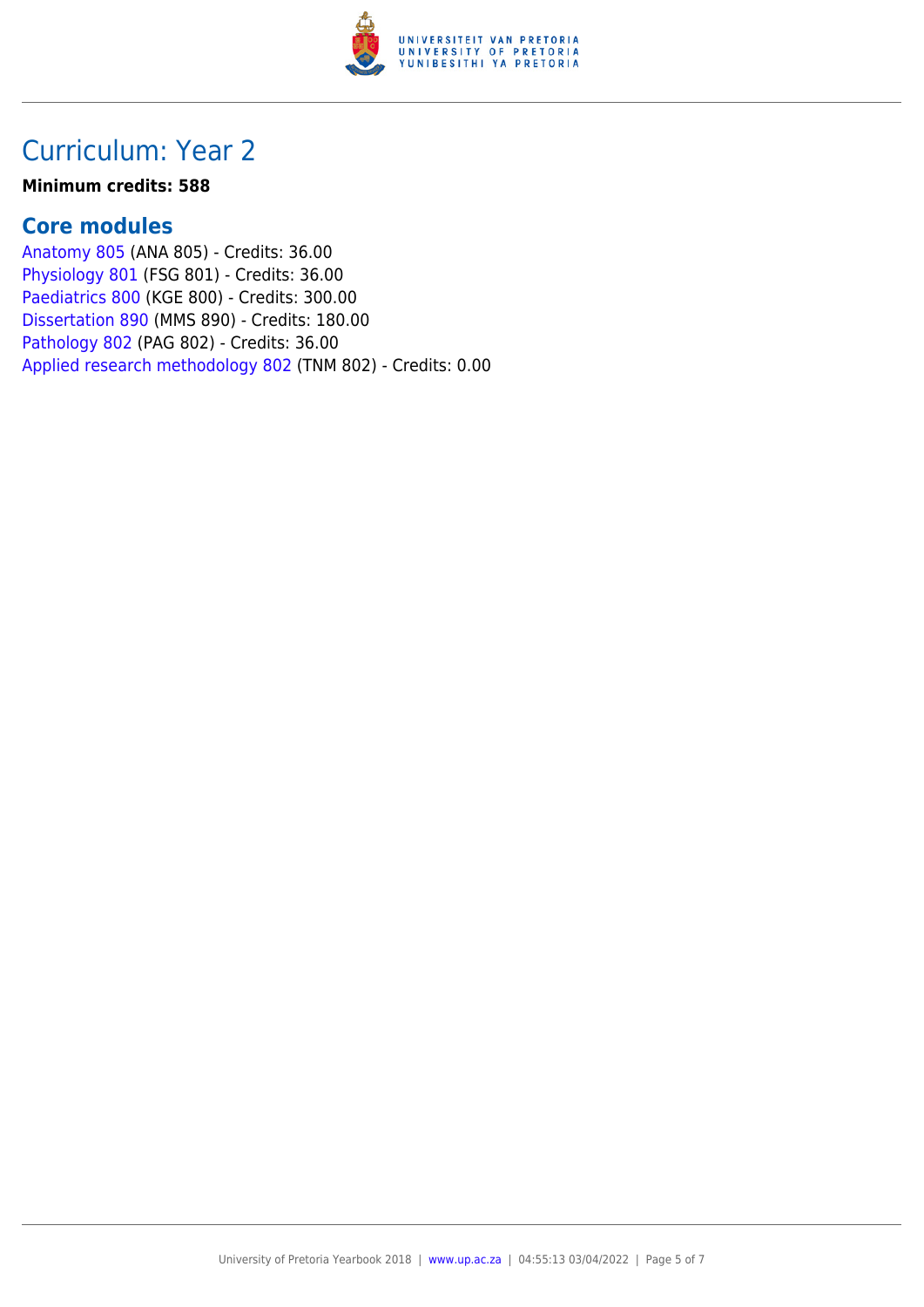

### Curriculum: Year 3

#### **Minimum credits: 588**

### **Core modules**

[Anatomy 805](https://www.up.ac.za/faculty-of-education/yearbooks/2018/modules/view/ANA 805) (ANA 805) - Credits: 36.00 [Physiology 801](https://www.up.ac.za/faculty-of-education/yearbooks/2018/modules/view/FSG 801) (FSG 801) - Credits: 36.00 [Paediatrics 800](https://www.up.ac.za/faculty-of-education/yearbooks/2018/modules/view/KGE 800) (KGE 800) - Credits: 300.00 [Dissertation 890](https://www.up.ac.za/faculty-of-education/yearbooks/2018/modules/view/MMS 890) (MMS 890) - Credits: 180.00 [Pathology 802](https://www.up.ac.za/faculty-of-education/yearbooks/2018/modules/view/PAG 802) (PAG 802) - Credits: 36.00 [Applied research methodology 802](https://www.up.ac.za/faculty-of-education/yearbooks/2018/modules/view/TNM 802) (TNM 802) - Credits: 0.00